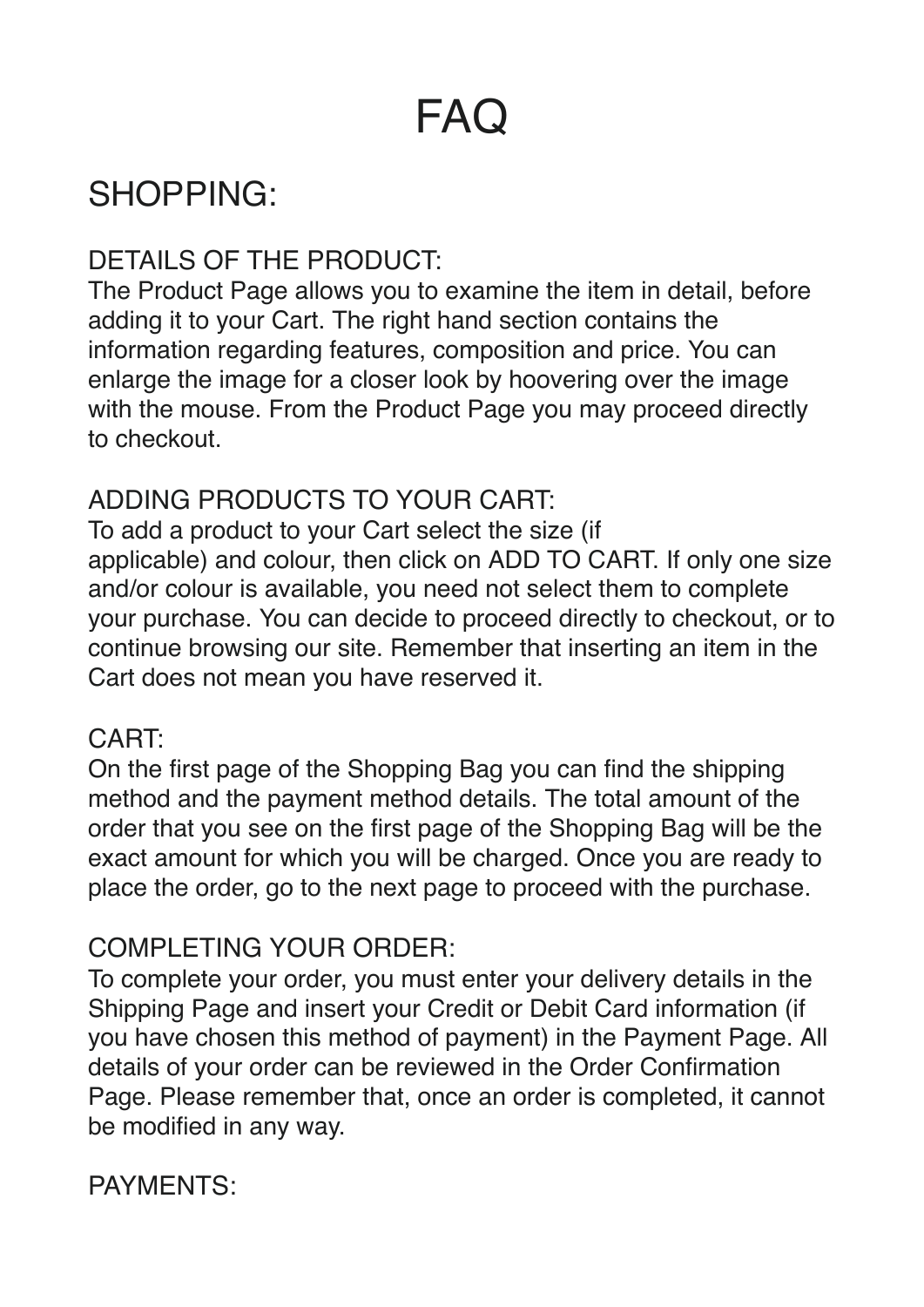#### PAYMENT WITH PAYPAL:

You may select PayPal as a payment method on the first page of your Shopping Bag. By clicking on CONCLUDE YOUR ORDER, after having confirmed the details of your purchase, you will be taken to the PayPal login page where you can enter your account and conclude your payment. If you do not have a PayPal account yet, you can create one from the PayPal login page, before concluding your order.

#### BILLING INFORMATION AND TAX:

You may choose to insert a Billing Address that differs from your Shipping Address on the second page of the Shopping Bag. Uncheck from the box "The billing details are the same as the shipping details" to insert Name, Surname and Billing Address. VAT tax is already included in the prices on all pages of the website and in the Shopping Bag.

DELIVERIES: SHIPPING METHODS:

Remember that the delivery times include working days only, and that holidays are not considered.

TRACKING THE DELIVERY:

You will find the Tracking Number for your order either in My Order or in the shipping confirmation e-mail.

Registered users can also check the status of their orders in My Account. The courier delivers from Monday to Friday during office hours and you cannot pre-book delivery times. The courier will try to deliver the package for two consecutive working days, leaving a notification each time.

Undelivered packages will be returned to our warehouse.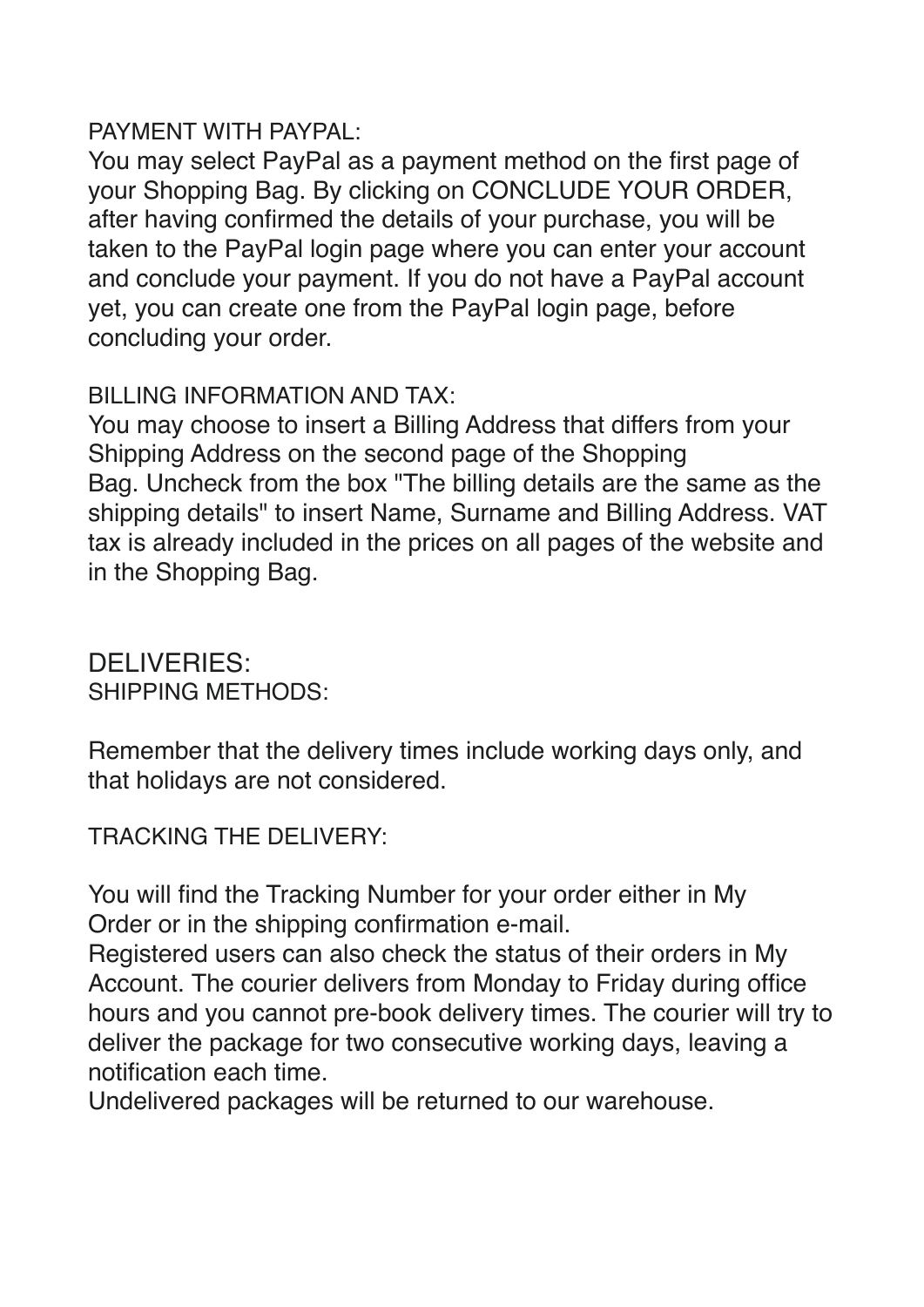### SHIPPING CHARGES:

| <b>Destination</b>                   | <b>Type</b>         | Shipping<br>costs | <b>Shipping times</b> |
|--------------------------------------|---------------------|-------------------|-----------------------|
| Germany                              | <b>Stand</b><br>ard | <b>8.00 EUR</b>   | 1-3 business<br>days  |
|                                      |                     |                   |                       |
| Austria                              | <b>Stand</b><br>ard | <b>20.00 EUR</b>  | 1-3 business<br>days  |
| <b>Italy</b>                         | <b>Stand</b><br>ard | <b>20.00 EUR</b>  | 1-4 business<br>days  |
| France                               | <b>Stand</b><br>ard | <b>20.00 EUR</b>  | 1-3 business<br>days  |
| Switzerland                          | <b>Stand</b><br>ard | 30.00 EUR         | 1-3 business<br>days  |
| <b>UK</b>                            | <b>Stand</b><br>ard | <b>20.00 EUR</b>  | 2-3 business<br>days  |
| <b>Netherlands</b>                   | <b>Stand</b><br>ard | <b>20.00 EUR</b>  | 2-3 business<br>days  |
| Non-EU<br>European<br>countries      | <b>Stand</b><br>ard | 60.00 EUR         | 1-4 business<br>days  |
| Other<br>Regions of<br><b>Europe</b> | <b>Stand</b><br>ard | 60.00 EUR         | 2-4 business<br>days  |